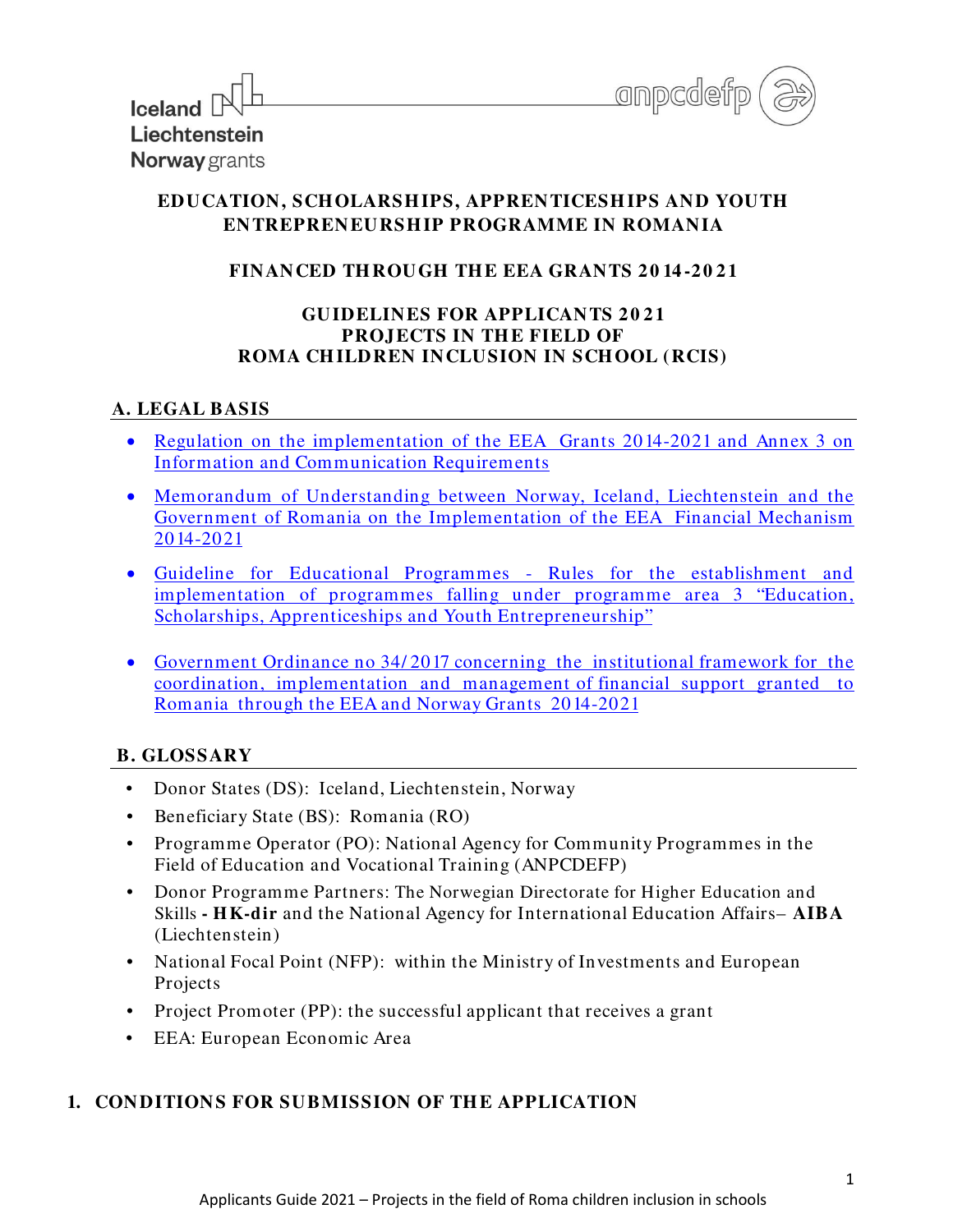**Eligible applican ts**  Romanian non-governmental organisations (NGOs), and Romanian public institutions including Romanian accredited higher education institutions (universities) which hold an Erasmus Charter for Higher Education (ECHE) active in the field of Roma children inclusion, on behalf of a consortium.

> The successful applicant will become the Project Promoter (coordinator of the consortium).

> *NB*: an applicant may have only one application per call. If several *a p p lica t io n s a r e s u b m it t ed b y t he s a m e a p p lica n t , o n ly t he fir s t , in chr o n o lo g ica l o r d er , w ill b e t a k en in t o a cco u nt .*

#### **Eligible partn e rs in the** Minimum 5 and maximum 6 Romanian schools enrolling at least 20% of Roma children

#### **co n so rtium** *NB: a school can becom e a partner only in one project (consortium ) per call, no m atter the applicant. If a school w ill participate, w ithin the sam e call, in 2 different projects w ith 2 different applicants, both projects w ill be declared ineligible.*

**Description** The general objective of the Programme – to enhance the human capital and knowledge base in Romania – is materialised in the field of Roma children inclusion in school (RCIS) through **n atio n al pro jects.** 

> The aim of the national projects is to increase the institutional capacity of schools to ensure an effective inclusion of Roma children. These projects are expected to bring positive and long-lasting effects on the participating schools and on the persons directly or indirectly involved in the organised activities.

> A project shall be submitted and implemented in a consortium composed of one coordinator and min. 5 – max. 6 schools, with Roma children amounting to at least 20% of students enrolled.

> The co-ordinator works together with partner schools to achieve the objectives, define and implement the project activities.

The projects shall include the following compulsory activities:

- training of teachers working with the Roma children;
- development of curriculum on inclusiveness and multicultural environment;
- Learning/ awareness raising activities on discrimination issues, organised for Roma and non-Roma parents together;
- awareness raising activities on inclusion issues and developing competences, organised for Roma and non-Roma pupils together.

Romanian trainers/ facilitators and experts from the Donor States (DS) might be involved in the project activities. Their expertise should be relevant for the activities they are involved in. Experts could be, for example: trainers, facilitators, consultants in the fields related to the project (education, curriculum development, democracy, human rights, children rights, inclusion of vulnerable groups, anti-discrimination, tolerance, citizenship, etc.).

Projects should propose innovative ways and/ or complementarity to other projects already carried out, in order to:

Improve teachers' skills regarding the Roma pupils inclusion;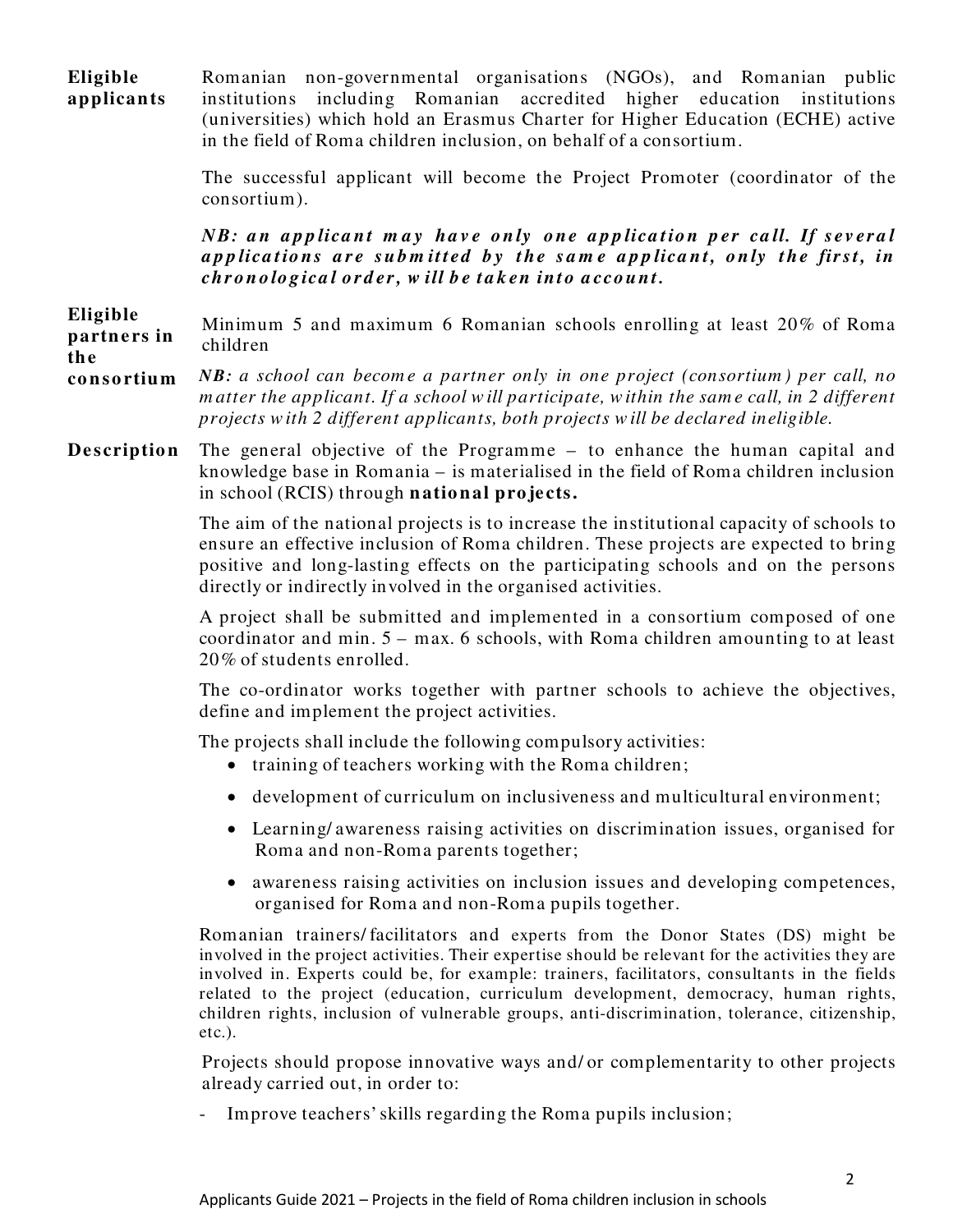- Increase the share of staff (teachers) in partner schools who declare better skills / competencies regarding the Roma pupils inclusion;
- Develop curricula on inclusiveness and multicultural environment;
- Increase the number of Roma and non-Roma parents participating in joint learning activities on discrimination issues;
- Increase the number of Roma and non-Roma pupils involved in joint activities on inclusion issues;
- Increase the rate of pupils' satisfaction (satisfied and very satisfied) when participating in these joint activities on inclusion issues;
- Reduce the percentage of Roma pupils experiencing discrimination (from the part of the teachers and colleagues) in partner schools.

The learning outcomes of the participants in training activities with teachers working with Roma children will be valorised by improving the institutional capacity of the schools to ensure an effective inclusion of Roma children.

#### **NB:**

- 1. in each project a minimum of 60 teachers working with the Roma children shall be involved in training activities;
- 2. in each project a minimum of 70 parents (Roma and non-Roma) shall be involved in learning/ awareness raising activities on discrimination issues;
- 3. in each project a minimum of 200 pupils (Roma and non-Roma) shall be involved in awareness raising activities on inclusion issues;
- 4. in each project a minimum of 6 new curricula or teaching materials on inclusiveness and multicultural environment shall be developed;
- 5. the learning/ awareness raising activity for parents shall be organised for Roma and non-Roma parents together and shall include minimum 40% of Roma parents. A mixed composition of the group shall be assured in each activity;
- 6. the awareness raising activity for pupils shall be organised for Roma and non-Roma pupils together and shall include minimum 40% of Roma pupils. A mixt composition of the group shall be assured in each activity;
- 7. in other activities (if applicable) with parents or children, a balanced participation of Roma and non-Roma parents, respective Roma and non-Roma children should be assured;
- 8. each project shall have its own website or webpage in order to disseminate the project objectives, activities, results (outputs, outcomes and impact), etc.

**W ho can participate**

- The target groups of the projects are:
	- teachers working with the Roma children, from partner schools;
	- Roma and non-Roma parents of pupils from partner schools;
	- Roma and non-Roma pupils from partner schools.

Others participants in project activities may include: representatives of the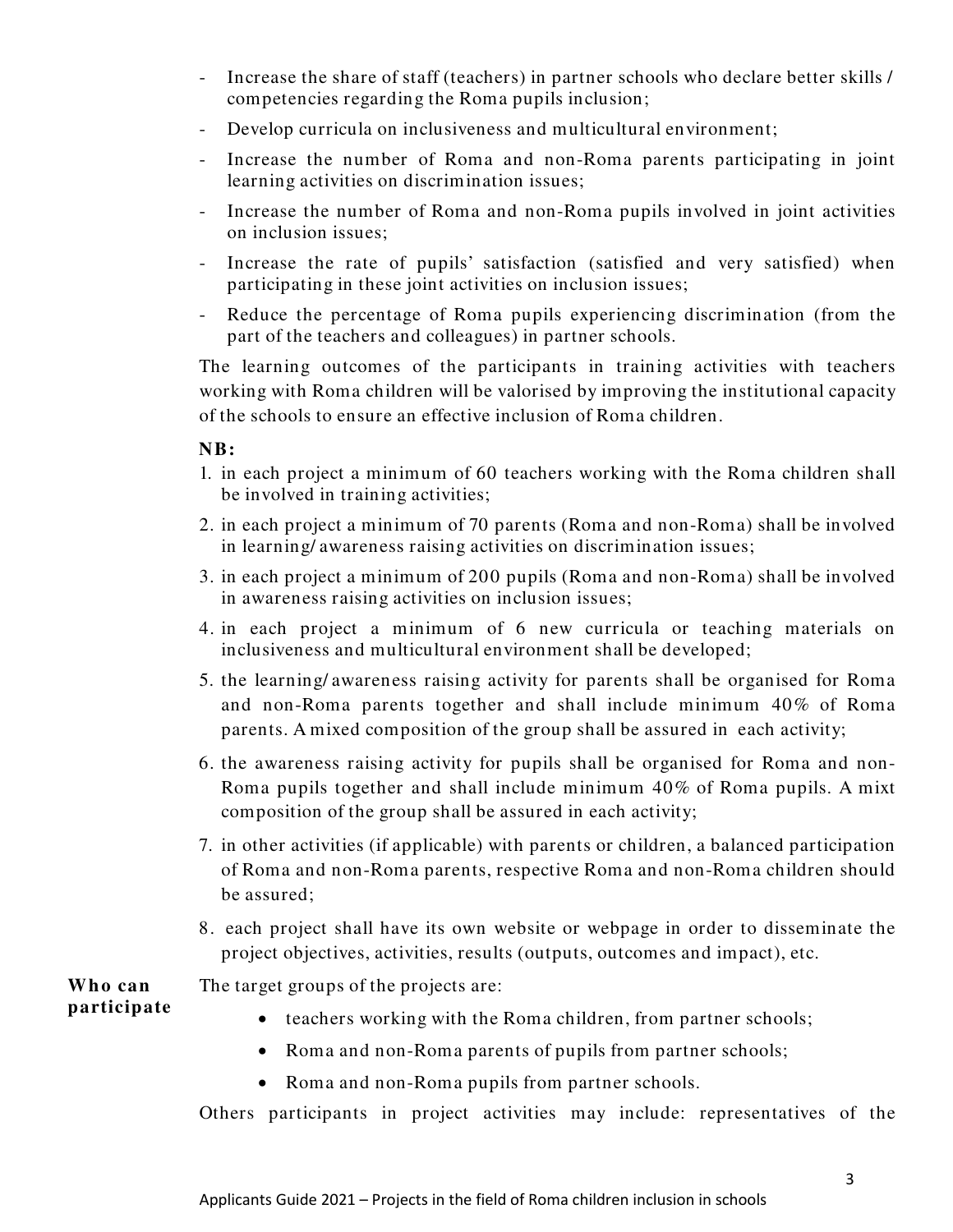local/ national authorities, local/ county/ national institutions from the education system, city/ town hall, NGOs working with children on inclusion and/ or discrimination issues, stakeholders supporting local schools, professionals active in the field, etc.

#### *N.B.*

*1. The num ber of teachers trained, parents and pupils involved in activities depends on the institutional needs of each partner school and on the project objectives.*

*2.* In order for the participants in the project to declare their Roma ethnicity declaration on their own responsibility – the standard form provided by the PO will be used. In case the Roma people participating in the project (parents and pupils) do not agree to declare their or their children ethnicity, the assumption of the ethnicity of adults and minors (parents and children) will be realised through an official document issued by the legal representative of the school in question.

**Eligible** 1) Training of teachers working with the Roma children on topics concerning:

- **activitie s**
- teaching approaches centred on the pupil;
- inclusive school and teaching in a multicultural environment;
- democracy and citizenship education;
- human/ pupils' rights, tolerance, anti-discrimination, etc.;

2) Development of curriculum (intellectual outputs<sup>[1](#page-3-0)</sup>): elaboration of new optional curricula and/ or teaching materials on inclusiveness and multicultural environment;

3) Extra-curricular activities for Roma and non-Roma parents together: learning / raising awareness on discrimination issues, fostering social inclusion and tolerance, human/ pupil' rights;

4) Extra-curricular activities for Roma and non-Roma pupils together: raising awareness on inclusion issues, fostering social inclusion and competences.

## **Applicatio n**

**procedure** The application form and annexes will be sent electronically to the PO, at the following e-mail address: proiecte\_RCIS@eea4edu.ro

# **De adlin e**

| for | Applicants shall submit their application by $03.12.2021$ , $13.00$ hours at the |
|-----|----------------------------------------------------------------------------------|
|     | application latest (Romanian time).                                              |

<span id="page-3-0"></span> $12$ . An intellectual output is a substantial, tangible, original, transferrable (at least at the level of the consortium members) product which may be quantified, prove the potential for large-scale use, exploitation and impact.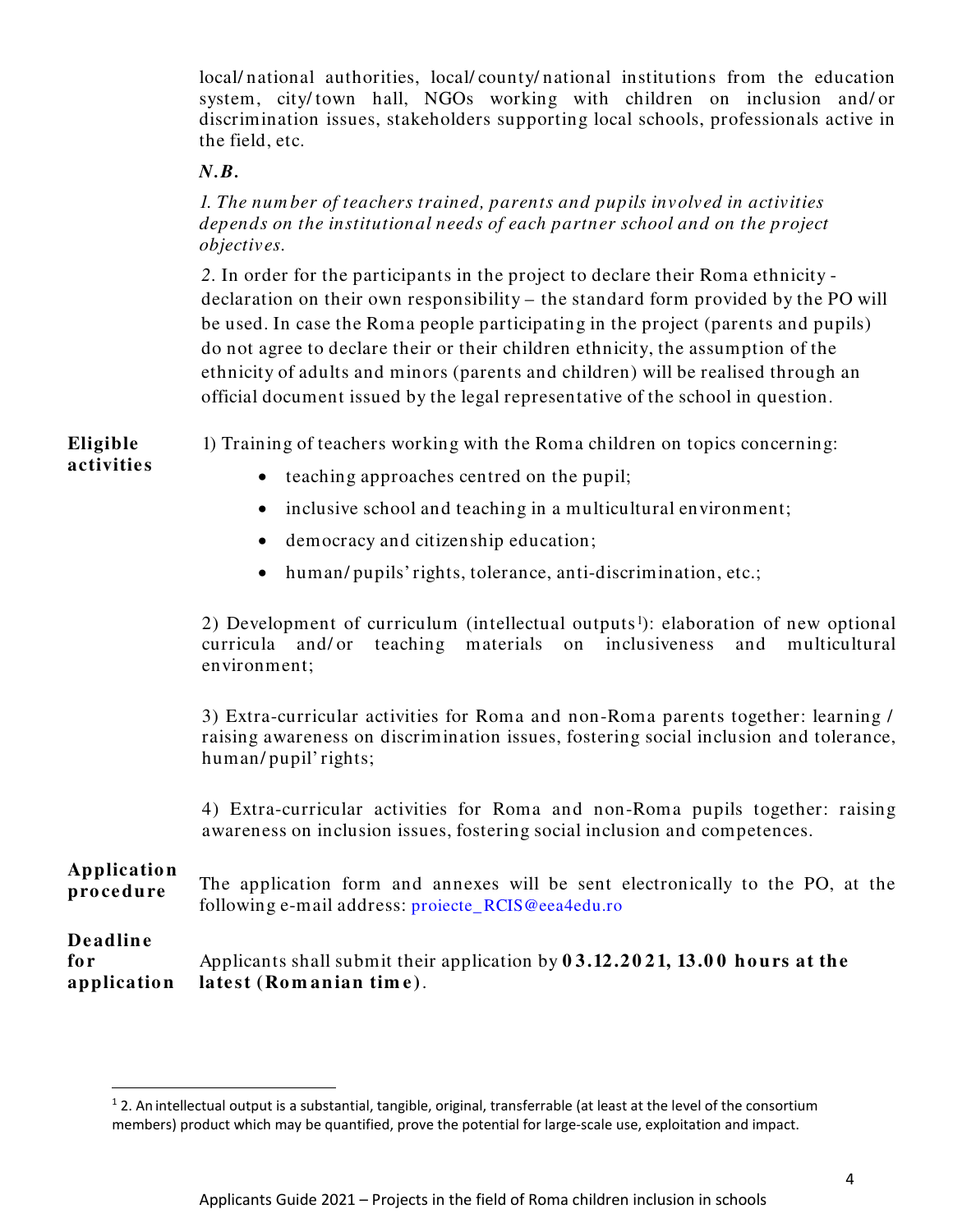The duration of a national project is between 12 - 16 months.

- **Duratio n** Projects shall start on: 01.03.2022. Expenditures incurred after 30 April 2024 shall not be eligible.
- Funding Budget per project: min. 60 000 Euro, max 250 000 Euro, depending on the complexity and the duration of the project.

According to the type of applicant, the following allocation of funds will be applied:

| Applicant                                    | <b>Public</b>                | NGO <sup>2</sup> |
|----------------------------------------------|------------------------------|------------------|
| (coordinator of the consortium)              | institution or<br>university |                  |
| Grant allocated for the project $(\epsilon)$ | 10 0 $\%$                    | 90%              |

#### **Eligible co sts an d Eligible co sts**

**paym e n ts**

#### **a) pro ject m anagem en t, im ple m e n tatio n an d activitie s co sts**

**flo w s:** 

| a) project management, implementation and activities costs |
|------------------------------------------------------------|
|------------------------------------------------------------|

| Eligible costs                                                                           | Description                                                                                                                                                                                                     | Financing<br>mechanism | Amount EURO                                                                                                                        | Rule of<br>allocation |
|------------------------------------------------------------------------------------------|-----------------------------------------------------------------------------------------------------------------------------------------------------------------------------------------------------------------|------------------------|------------------------------------------------------------------------------------------------------------------------------------|-----------------------|
| Project                                                                                  | Project management (e.g.<br>planning, financial<br>management, coordination and<br>communication between<br>partners, offline and online<br>cooperation; organisation of<br>local project activities, safety of | Scale of unit<br>costs | Contribution to the<br>activities of the<br>project coordinator<br>(coordinator of the<br>consortium)<br>500 EUR per month         | Automatic             |
| management<br>and<br>implementation                                                      | participants, travel, etc.;<br>monitoring, evaluation;<br>information and dissemination<br>(e.g. brochures, leaflets, web<br>information, etc.).                                                                | Scale of unit<br>costs | Contribution to the<br>activities of the other<br>members of the<br>consortium (partner<br>schools)                                | Automatic             |
|                                                                                          |                                                                                                                                                                                                                 |                        | 250 EUR per partner<br>school per month                                                                                            |                       |
| Training,<br>elaboration of<br>curriculum<br>and/or<br>extracurricular<br>activities for | 1) Training of teachers working<br>with the Roma children on<br>topics concerning:<br>teaching approaches<br>$\bullet$<br>centred on the pupil;<br>inclusive school and<br>$\bullet$                            | Scale of unit<br>costs | Contribution to the<br>elaboration of the<br>intellectual outputs,<br>to activities of the<br>trainers or<br>facilitators involved |                       |

<span id="page-4-0"></span><sup>&</sup>lt;sup>2</sup> According to article 6.4.3 of the Regulation on the Implementation of the EEA Financial Mechanism 2014 – 20 21, if the applicant is an NGO "the project grant may be up to 90 % of eligible expenditure of the project".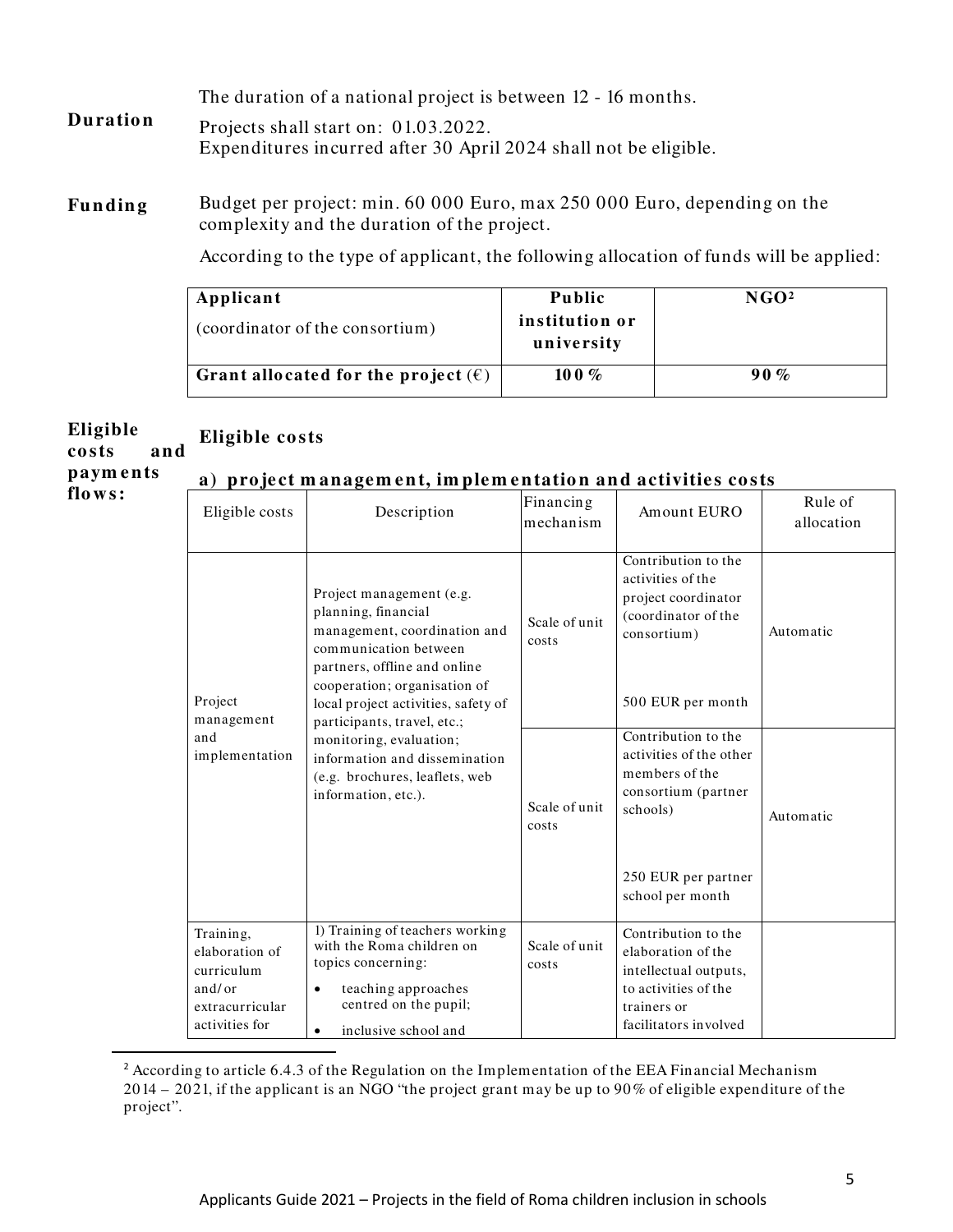| parents and for<br>pupils                                                                                                                | teaching in a multicultural<br>environment:<br>$\bullet$<br>democracy and citizenship<br>education;<br>human/pupil'rights,<br>tolerance, anti-<br>discrimination, etc.;<br>2) Development of curriculum<br>(intellectual outputs):<br>elaboration of new optional<br>curricula and/ or teaching<br>materials on inclusiveness and<br>multicultural environment;<br>3) Extracurricular activities for<br>Roma and non-Roma parents<br>together, raising awareness on<br>discrimination issues, fostering<br>social inclusion and anti-<br>discrimination:<br>4) Extracurricular activities for<br>Roma and non-Roma pupils<br>together, raising awareness on<br>inclusion issues, fostering social<br>inclusion and competences.<br>Note: Activities No. 1), 3) and 4)<br>may include preparation<br>hours/days only in well justified<br>cases. | The unit<br>being the<br>staff cost<br>correspondi<br>ng to 1<br>working day<br>(8 working<br>hours) | in training (only<br>activity days) and/or<br>extracurricular<br>activities for parents<br>and for pupils<br>74 EUR/working day<br>/ Romanian expert,<br>trainer or facilitator<br>241 EUR/working<br>day / Liechtenstein,<br>Norway expert<br>214 EUR/working<br>day / Iceland expert | Automatic                                                                                                       |
|------------------------------------------------------------------------------------------------------------------------------------------|-------------------------------------------------------------------------------------------------------------------------------------------------------------------------------------------------------------------------------------------------------------------------------------------------------------------------------------------------------------------------------------------------------------------------------------------------------------------------------------------------------------------------------------------------------------------------------------------------------------------------------------------------------------------------------------------------------------------------------------------------------------------------------------------------------------------------------------------------|------------------------------------------------------------------------------------------------------|----------------------------------------------------------------------------------------------------------------------------------------------------------------------------------------------------------------------------------------------------------------------------------------|-----------------------------------------------------------------------------------------------------------------|
| Organisational<br>costs<br>(accommodation<br>, rent of meeting<br>rooms, meals)<br>for extra-<br>curricular<br>activities with<br>pupils | Only for extra-curricular<br>activities with pupils which take<br>place outside partner schools                                                                                                                                                                                                                                                                                                                                                                                                                                                                                                                                                                                                                                                                                                                                                 | Scale of unit<br>costs                                                                               | 20 EUR / pupil or<br>accompanying<br>teacher (if<br>applicable) / day of<br>activity                                                                                                                                                                                                   | Conditional<br>Location of the<br>activity outside<br>partner schools<br>should have duly<br>justified reasons. |

# **b) travel co sts** (unit costs applicable)

Travel costs are granted only to pupils from partner schools, accompanying teacher(s) for minor pupils and accompanying persons for participants with special needs.

| Eligible<br>costs | Description                                                                                                                                                                                                    | Financing<br>mechanism<br>S | Amount                                                                                                                    | Rule of allocation                                                                                                                        |
|-------------------|----------------------------------------------------------------------------------------------------------------------------------------------------------------------------------------------------------------|-----------------------------|---------------------------------------------------------------------------------------------------------------------------|-------------------------------------------------------------------------------------------------------------------------------------------|
| Travel            | Contribution to travel<br>costs for pupils,<br>accompanying teachers<br>$(*)$ and/or<br>accompanying persons<br>(**) for participants<br>with special needs<br>from their place of<br>origin to activity venue | Scale of<br>unit<br>costs   | Distances between $10 - 99$ KM:<br>20 EUR per participant<br>Distances between $100 - 499$ KM:<br>180 EUR per participant | Conditional<br>Only for pupils from<br>partner schools,<br>accompanying<br>teachers and/or<br>accompanying<br>persons.<br>Applicants will |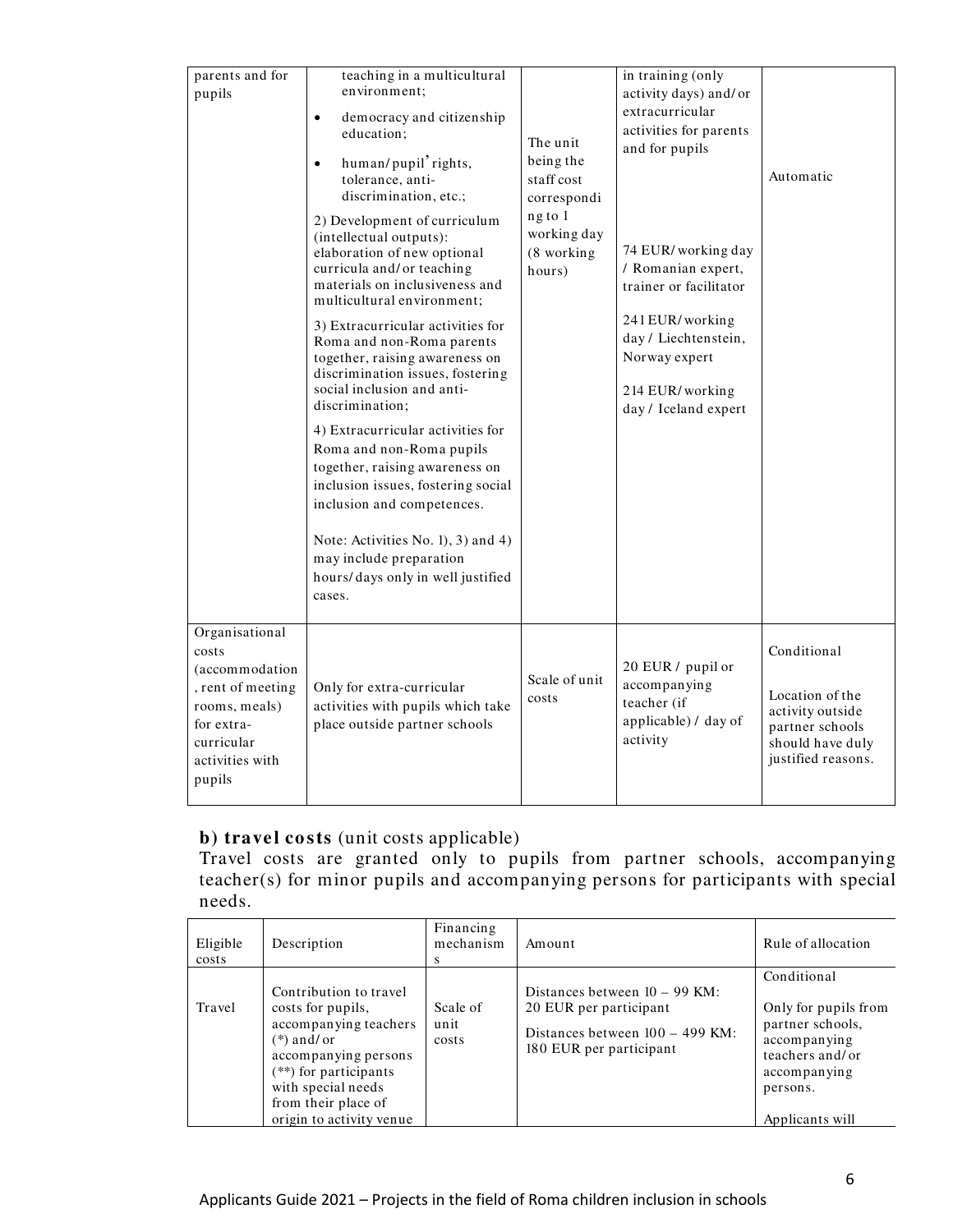| and return |  | justify the financial<br>needs<br>related to project |
|------------|--|------------------------------------------------------|
|            |  | objectives, activities                               |
|            |  | and results.                                         |

(\*) accompanying teacher(s) for minor pupils.

(\*\*) as a general definition an accompanying person is the one who accompanies, in the activity, participants with special needs (i.e. with disabilities) – whether applicants and partner schools staff (teachers working with Roma children), pupils or parents involved in the project - in order to ensure protection, provide support and extra assistance.

For the establishment of the distance band applicable, the applicant shall indicate the distance of one-way travel using the on-line distance calculator available at: [http://ec.europa.eu/programmes/erasmus-plus/resources/distance-calculator\\_en](http://ec.europa.eu/programmes/erasmus-plus/resources/distance-calculator_en)

By default, the place of origin is understood as the place where the sending institution (partner school) is located and the place of venue as the place where the activity is located. No travel costs are provided for the transportation within a locality (if the sending organisation/ institution has the same location as the activity).

| Eligible<br>costs         | Description                                                                         | Financing<br>mechanism<br>S | Amount                                                                                                                                                                                                                                                                                                                                                                   | Rule of allocation                                                                                                                                 |
|---------------------------|-------------------------------------------------------------------------------------|-----------------------------|--------------------------------------------------------------------------------------------------------------------------------------------------------------------------------------------------------------------------------------------------------------------------------------------------------------------------------------------------------------------------|----------------------------------------------------------------------------------------------------------------------------------------------------|
| Travel                    | Contribution to travel<br>for DS experts                                            | Scale of<br>unit<br>costs   | Distances between $10 - 99$ KM:<br>20 EUR per participant<br>Distances between $100 - 499$ KM:<br>180 EUR per participant<br>Distances between 500-1999 km:<br>275 EUR / participant<br>Distances between 2000-2999 km:<br>360 EUR / participant<br>Distances between 3000-3999 km:<br>530 EUR / participant<br>Distances between 4000-7999 km:<br>820 EUR / participant | Automatic                                                                                                                                          |
| Individu<br>al<br>support | Contribution to<br>accommodation,<br>meals, local transport,<br>etc. for DS experts | Scale of<br>unit<br>costs   | 150 EUR/ day per DS expert                                                                                                                                                                                                                                                                                                                                               | Automatic<br>If needed,<br>subsistence for<br>additional 2 travel<br>days could be<br>allocated (one day<br>before and one after<br>the activity). |

| c) Travel and individual support for DS experts (unit costs applicable) |
|-------------------------------------------------------------------------|
|-------------------------------------------------------------------------|

For the establishment of the distance band applicable, the applicant shall indicate the distance of one-way travel using the online distance calculator available at: [http://ec.europa.eu/programmes/erasmus-plus/resources/distance-calculator\\_en](http://ec.europa.eu/programmes/erasmus-plus/resources/distance-calculator_en)

By default, the place of origin is understood as the place where the expert is located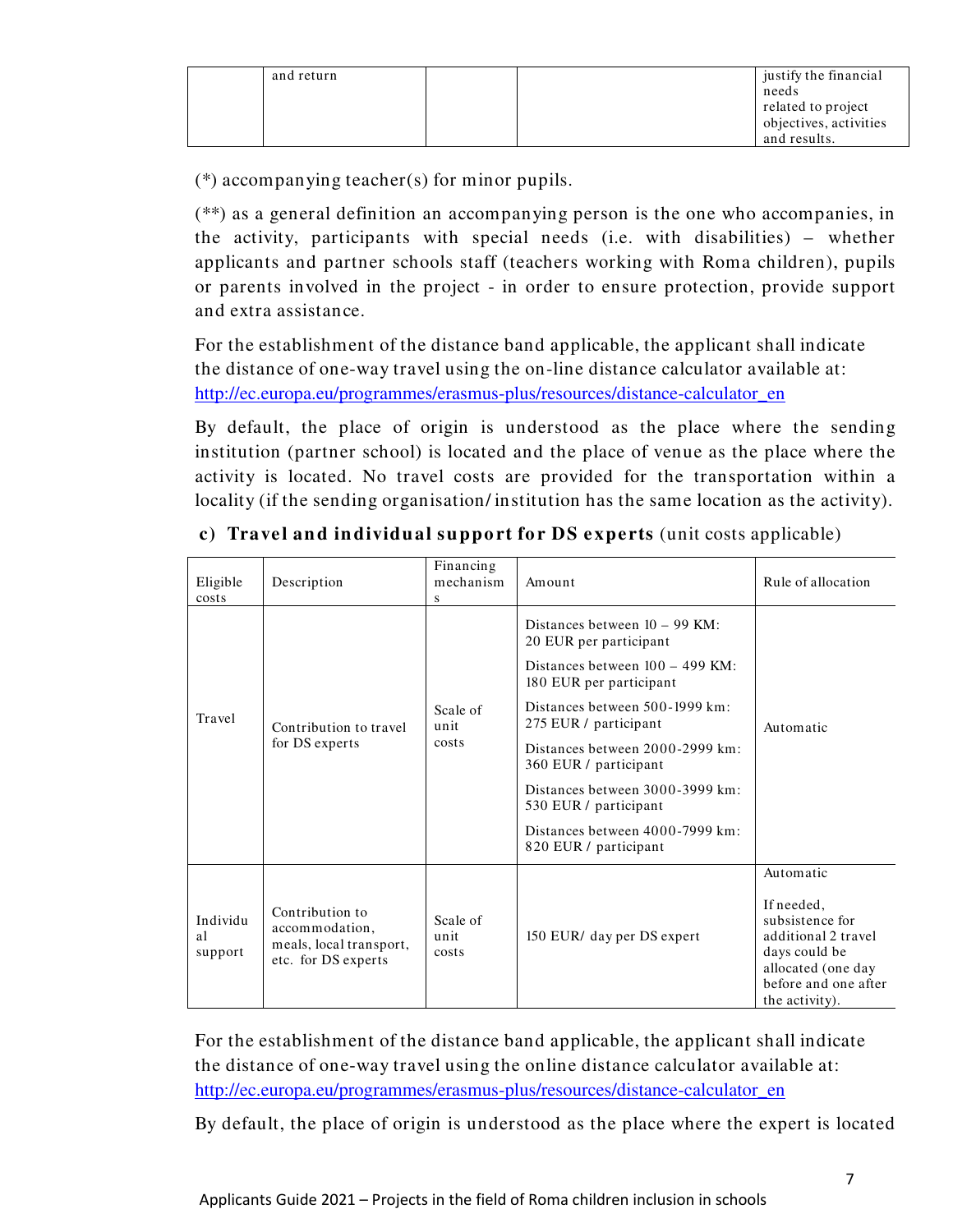and the place of venue as the place where the activity is located. No additional travel costs are provided for the transportation between different localities in Romania.

## **d) Spe cial n e e ds suppo rt**

The applicant can request additional funds for envisaged staff or participants with special needs. As a general rule, 100% of the real costs proved as necessary for supporting the participation in activities of persons with special needs, including costs related to accompanying persons (if needed), will be allocated (in addition to the travel costs mentioned at point b) above.

If the project is successful, medical certificates shall be provided to the PO, attesting the person's disability, including the need for an accompanying person.

| Eligible costs              | Description                                                                   | Financing<br>mechanisms                                         | Amount                           | Rule<br>оf<br>allocation                                                                                                                                                                    |
|-----------------------------|-------------------------------------------------------------------------------|-----------------------------------------------------------------|----------------------------------|---------------------------------------------------------------------------------------------------------------------------------------------------------------------------------------------|
| Special<br>needs<br>support | Additional<br>costs<br>related<br>to<br>participants<br>with<br>special needs | Reimbursement of<br>of<br>$100\%$<br>to<br>up<br>eligible costs | $100\%$ of the eligible<br>costs | Conditional:<br>Financial<br>support<br>needs<br>special<br>for<br>(including costs for<br>potential<br>a<br>accompanying<br>person)<br>be<br>must<br>motivated<br>the<br>in<br>application |

## **Co -fun din g:**

- for projects that have a public institution or a university as applicant (coordinator of consortium), the grant will cover 100% of the eligible costs – no co-funding necessary;
- for projects that have an NGO as applicant (coordinator of consortium), the grant will cover 90% of the eligible costs[3](#page-7-0). The co-financing could be provided in kind (as voluntary work).

## **Financing mechanism and rule of allocation**

## **Paym e n ts flo w s:**

Project Promoters will receive 60% of the project grant, in advance, within 30 calendar days following the signature of the project contract.

Second advance instalment up to the remaining 40% of the funds shall be paid within 60 days after the receipt of Project Interim Reports providing that the Project Promoter already spent at least 70% of the 1st instalment.

After the assessment and approval of the final report, within 60 days from its receipt, the final grant will be established and if it the case the PO will issue a debit note for the remaining unspent funds.

<span id="page-7-0"></span><sup>3</sup> According to article 6.4.3 of the Regulation on the Implementation of the EEA Financial Mechanism 2014  $-2021$ , if the applicant will be an NGO "the project grant may be up to 90% of eligible expenditure of the project".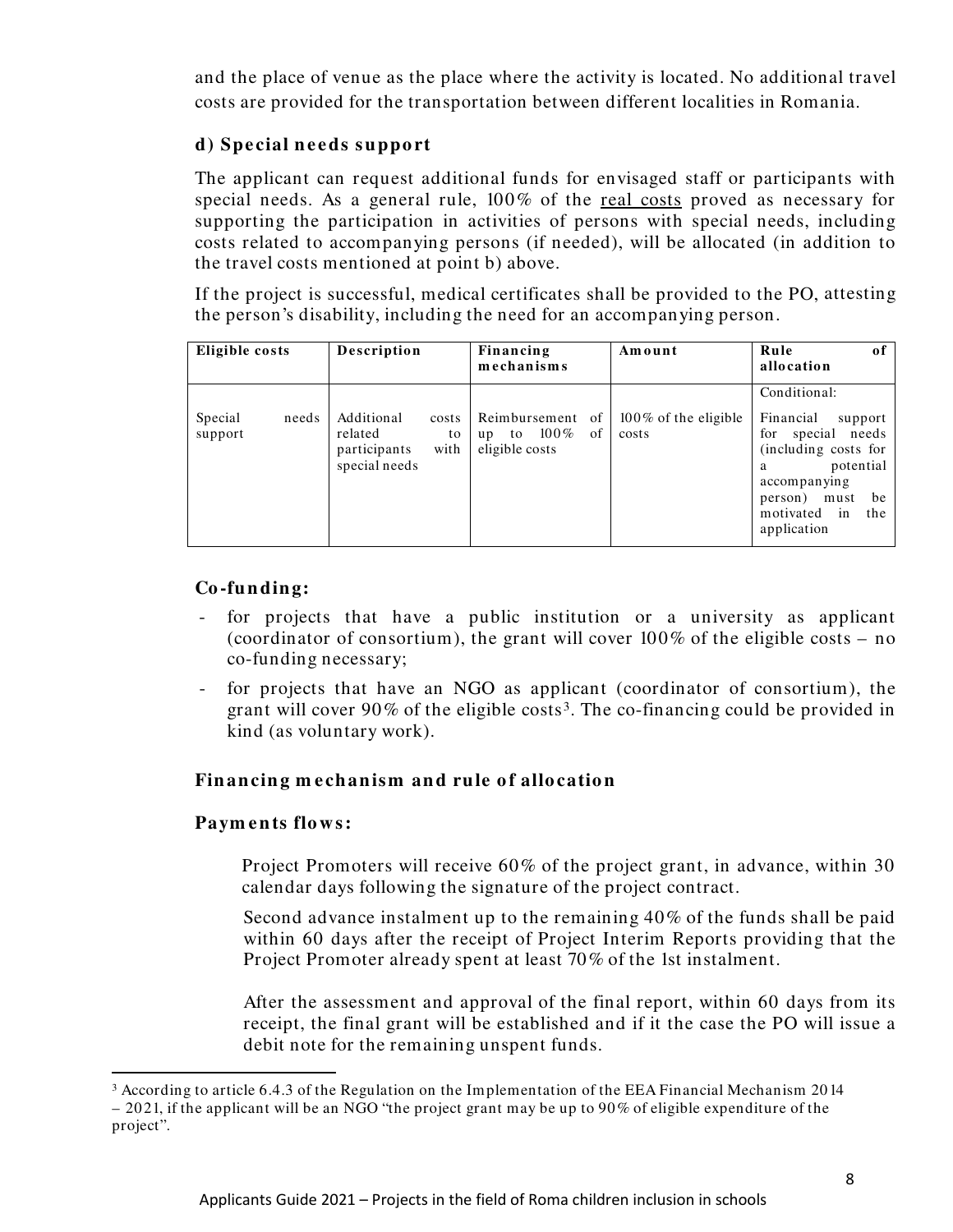#### **2 . EVALUATION PROCEDURES**

**Eligibility Rule s**

- **1**. the application and all annexes required were submitted until the application deadline (as announced in the Call for Proposals 2021);
	- **2** . the applicant is a Romanian public institution, accredited higher education institution (university) which hold an Erasmus Charter for Higher Education (ECHE) or NGO;
	- **3.** the consortium contains minimum 5 and maximum 6 Romanian school partners;
	- **4 .** the Declaration of Honour bears the signature of the person legally authorised to sign on behalf of the applicant public institution/ university/ organisation, as well as the stamp (if applicable) of this institution/ university/ organisation;
	- **5.** the duration of the proposed project is between 12-16 months.
	- **6 .** the applicant submitted no more than one application within the present call.
	- **7.** a school is partner in only one application within the present call.

**8 .** the project is not in the situation of requesting double financing

#### **Only for the private universities and NGOs applicant(s):**

- **9 .** a copy of the Fiscal Identity Code (CIF) of the organisation is attached to the application;
- **10 .** a copy of the fiscal certificate, proving the lack of unpaid debts of the organisation to the State budget is attached to the application;
- **11.** a copy of the most recent yearly financial statement submitted by the organisation to the Ministry of Public Finances is attached to the application.

#### **Only for NGOs applicant(s)**

12. a copy of the updated Statue of the NGO, attesting the name of the current legal representative of the organisation, is attached to the application.

#### **Only for the private partner school(s):**

**13.** a copy of the Accreditation or Authorisation Certificate issued by the Romanian Agency for Quality Assurance in the Pre-university Education (ARACIP), valid for the entire duration of the project, is attached to the application.

*NB: if one or m ore of the eligibility criteria is/ are not fulfilled by the applicant, the proposal is declared ineligible by the PO and it is w ithdraw n from further evaluation.* 

#### **Min im um n / a**

**n um be r o f co un trie s** Projects will be implemented only in Romania by the Romanian members of the consortium.

| Number of<br>th e<br>consortium | <b>partners in</b> Minimum 5 and maximum 6 partner schools, together with one coordinator. |
|---------------------------------|--------------------------------------------------------------------------------------------|
|                                 | Projects will be assessed against the following criteria:                                  |

**Gran t**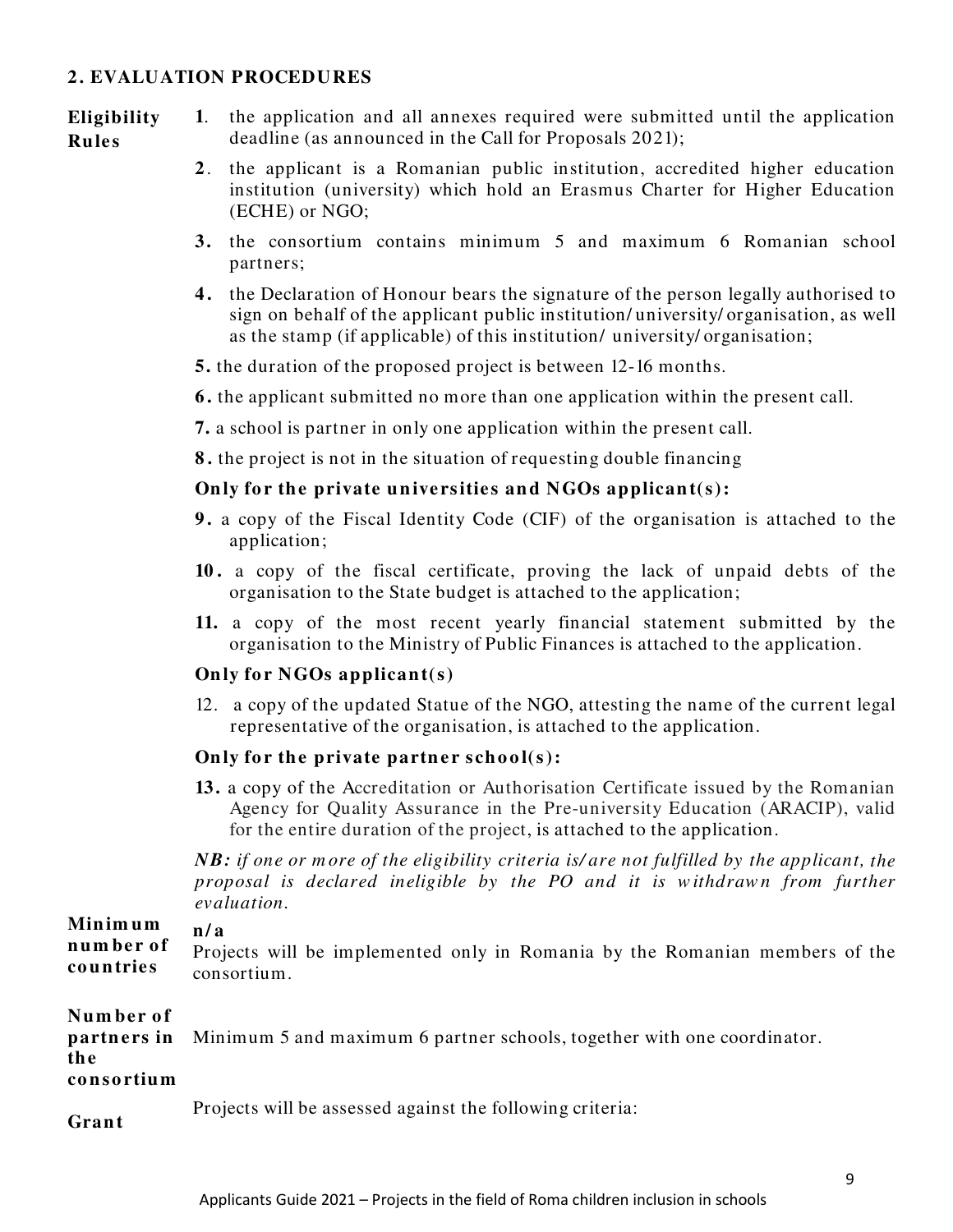- **Aw ardin g Crite ria**
- **1. Relevance:** the project objectives and expected results are relevant for the specific outcome of the RCIS field (presented in the Call for Proposals 2021). The objectives are SMART (specific, measurable, achievable, relevant and timebound) and refer to the specific topics and target groups (20 points);
- **2. Innovative character:** the project provides innovative solutions and/ or complementarity to other initiatives or projects already carried out by the consortium members, leading to high quality training, teaching, learning and institutional development in partner schools in the field of RCIS (10 points);
- **3. Quality of the work**: the organisation of the project work is clear and appropriate for fulfilling the objectives. The tasks/ activities distributed to the partners guarantee the results achieved in due time and within the requested budget. The implementation timeline is realistic and appropriate (10 points);
- **4. Cost effectiveness:** the proposed project is cost effective in terms of budget requested to implement the planned activities and to achieve the planned results (10 points);
- **5.** Quality of the partnership (consortium): the partnership has all the professional competences, expertise and experience required to implement the project activities and to achieve the objectives and results. Tasks are adequately distributed among partners.

As the professional competences, expertise and experience of the applicant are crucial, in order to obtain the maximum score at this item, the applicant should prove a solid experience in the field of RCIS, with results obtained by implementing and coordinating so far a minimum of 3 projects in this field; in each of these projects, schools should have been involved and coordinated by the applicant; the applicant should indicate the links to the websites where these projects and their results are available. Score of the item: 20 points;

- **6 . Im pact**: foreseeable impact on target groups and institutions is clearly defined. Measures to ensure this impact are detailed. There are clear and effective measures established to increase pupils' level of satisfaction regarding their involvement in the awareness raising activities on inclusion issues. There are clear and effective procedures in order to measure the percentage of Roma pupils involved in the project, experiencing decreased discrimination from the part of the teachers and non-Roma pupils in partner schools at the end of the project. There are clear and effective procedures in order to measure the share  $(\%)$  of school's staff who declare better skills / competences regarding the Roma inclusion, at the end of the project (20 points);
- **7. Dissemination:** the dissemination and transfer of results activities will allow optimal use of results beyond the partners and lifetime of the project, during and after the contractual period (10 points).

**A pro je ct can re ce ive m axim um 10 0 po in ts. A pro ject can re ce ive fun din g if it has accum ulated at le ast 6 0 po in ts; unde r this sco re the pro ject is re je cte d.**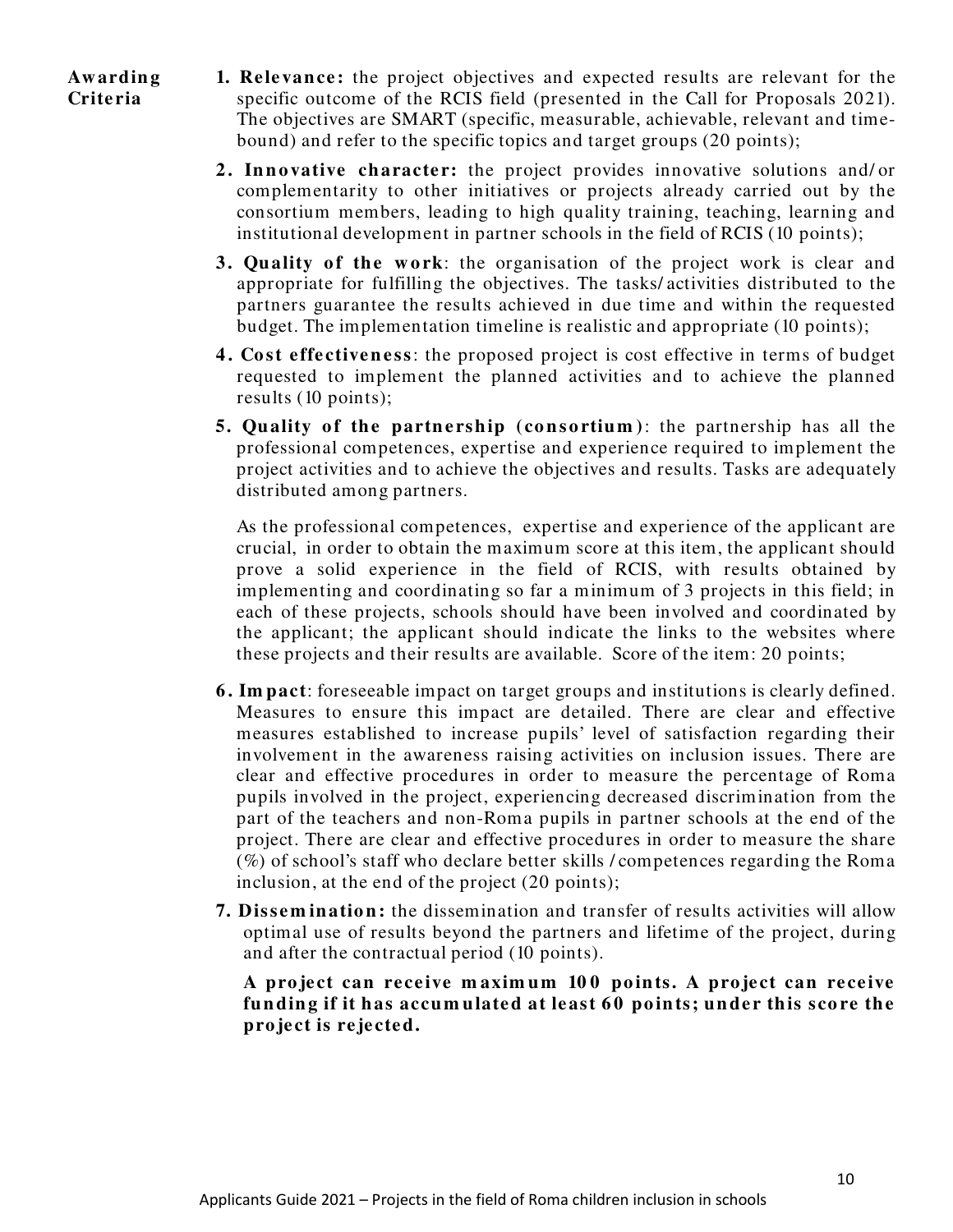## **3.CONTRACTUAL PROCEDURES**

| <b>Estimated</b><br>date of<br>sending<br>preliminary<br>information<br>about<br>selection<br>results | 01.02.2022                                                                                                                                                                                                                                                                                                                                                      |
|-------------------------------------------------------------------------------------------------------|-----------------------------------------------------------------------------------------------------------------------------------------------------------------------------------------------------------------------------------------------------------------------------------------------------------------------------------------------------------------|
|                                                                                                       | <b>Contracting</b> The Project Promoter will sign Partnership Agreements (in Romanian language)<br>with each partner school.                                                                                                                                                                                                                                    |
|                                                                                                       | The Project Promoter will receive the electronic version of the contract after the<br>publication of the selection results and shall send to the Programme Operator the<br>contract signed by the legal representative of the Project Promoter together with<br>copies of partnership agreements, within maximum 10 working days following its<br>receipt date. |

Please note that the PO reserves its right to conclude the contracts only if all the conditions set above are accomplished.

**Reporting** The Project Promoter (PP) shall submit an Interim Report by the middle of the contractual period, including information on the project progress, on implementing the planned activities and achieving the results, jointly with a financial statement. After the approval of the Project Interim Report, the second advance installment shall be paid, providing that the Project Promoter already have spent at least 70% of previous advance payment.

> The final report shall be submitted by the Project Promoter within 2 months after the end of the project. After the assessment and approval of the final report, within 60 days from its receipt, the final grant will be established and if it the case the PO will issue a debit note for the remaining unspent funds.

The selected projects will report on results achievement based on the outputs 5.1, 5.2, 5.3, 5.4' and outcome 5' indicators from the results [framework in](https://www.eea4edu.ro/wp-content/uploads/2021/07/ESAYEP_indicators_2021.pdf) the [Programme Agreement.](https://www.eea4edu.ro/wp-content/uploads/2021/07/ESAYEP_indicators_2021.pdf)

## **4 . SELECTION OF TH E APPLICATIONS**

The PO has the entire responsibility for organising the selection process and taking the grant award decision. The selection process consists in an administrative/ formal eligibility check and a qualitative assessment.

The administrative/ eligibility check is performed by the PO's experts, members of the Programme Implementation Unit, using the specific check-list whose elements were presented in the Section 2 of the "Evaluation Procedures Chapter - Eligibility Rules." These elements will be verified.

After finalising the administrative/ eligibility check, a list of eligible projects will be drafted and the eligible applications will be submitted to the external evaluation experts.

For the qualitative assessment, the elements in the section 2 of the "Evaluation